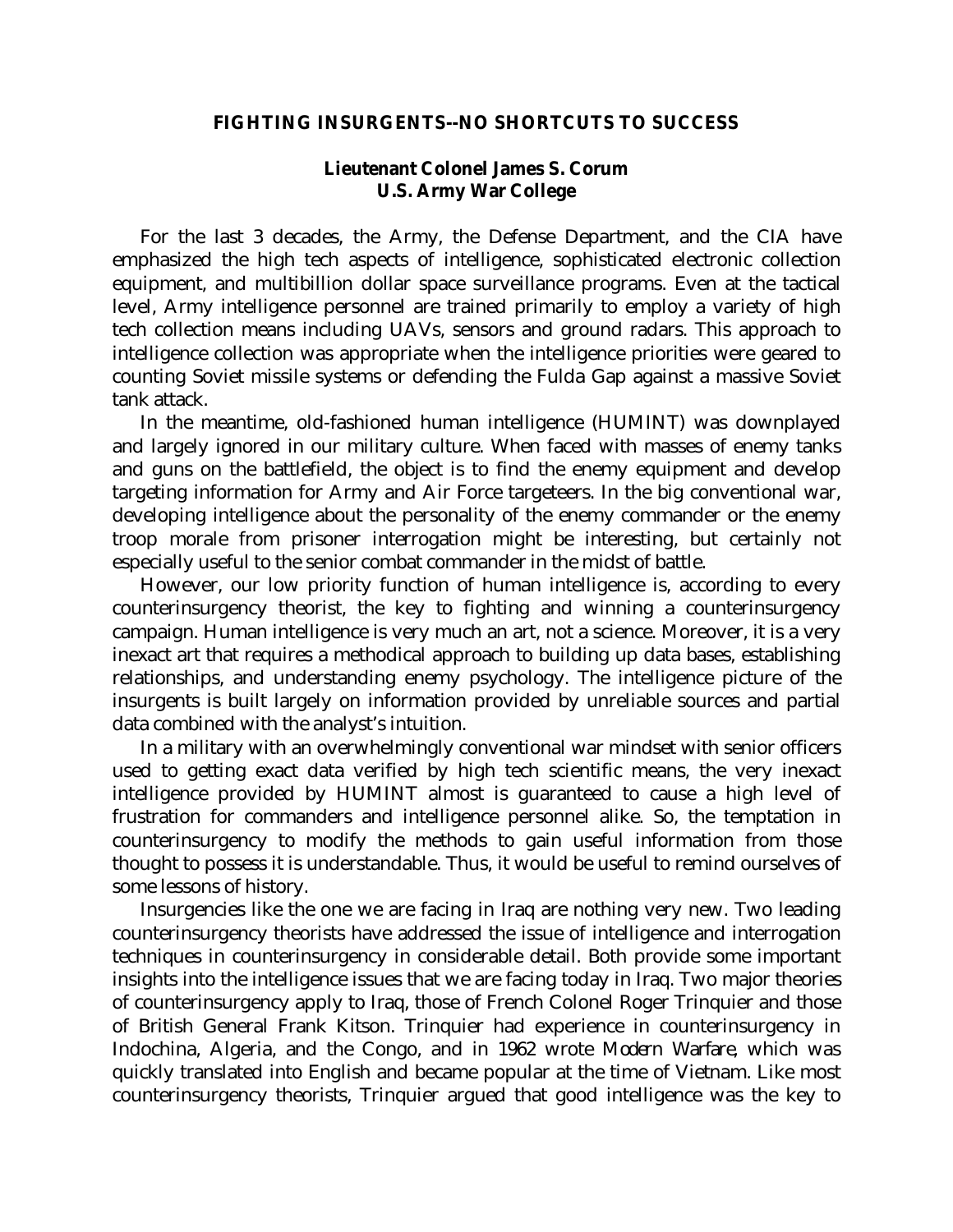breaking the terrorist/insurgent organization. Trinquier's solution to the terrorist acts staged against the French forces and pro-French elements of the population was to advocate torture for suspected terrorist supporters as the only effective means to quickly gain vital information that could save the lives of French forces and their civilian supporters.

 Yet Trinquier had, in many respects, a very conventional military mindset as he thought in terms of winning a quick and decisive military victory against insurgents. To win the quick victory, torture and abuse became a feature of French counterinsurgency operations in Indochina and Algeria. While torture of captured insurgents could sometimes yield valuable information that led to short-term military successes, in the long run it worked against the French presence and legitimacy. The Trinquier approach, while useful in the short term, contributed to the long-term strategic failure.

 A contrasting approach to counterinsurgency is offered by Frank Kitson, a British officer who served in World War II, and had experience in conducting counterinsurgency operations in Malaya, Africa, and Cyprus. In his book, *Low Intensity Operations* (1971), Kitson described the approach to counterinsurgency developed by the British Army. First, Kitson did not believe that insurgencies could be defeated through rapid, decisive operations. Defeating insurgents required a long-term commitment and a methodical approach to clear insurgents district by district, to build up the institutions of civil government, and to systematically isolate insurgents from the general population.

 As with Trinquier, Kitson believed that good intelligence was the key to winning the battle. Unlike Trinquier, Kitson did not advocate torturing or abusing prisoners. Indeed, Kitson argued strongly that counterinsurgency operations had to be conducted within the rule of law. This, of course, did not mean that strong coercive methods could not be applied in an area of high terrorist activity. Kitson thought it appropriate to detain and interrogate suspected terrorist supporters regularly, partly to send a message that the government forces were keeping a close eye. The information objective of detaining and interrogating was also to build up a district intelligence profile of relationships and rivalries—information that the district intelligence officer could exploit.

 International law and the traditional rules of war allow for some very firm tactics employed to coerce and control populations. For example, to cut off support for rebels in pro-insurgent districts, Kitson advocated that government forces commandeer and carefully control all food stocks. Food was rationed by the police and army only to registered village residents, and whole villages would be cordoned off to prevent extra food from being brought in. If the villagers wanted to give food to the rebels, they could do so only if they starved themselves. The British also figured that, if the insurgents came in the night and took the peoples' carefully rationed food, people would eventually inform on the insurgents rather than face hunger. Such tactics were not only effective, but also legal.

 The good thing about Kitson's approach to waging a counterinsurgency campaign strictly within the rule of law is that it generally works. The downside is that such an approach to counterinsurgency and intelligence takes a long time, and success is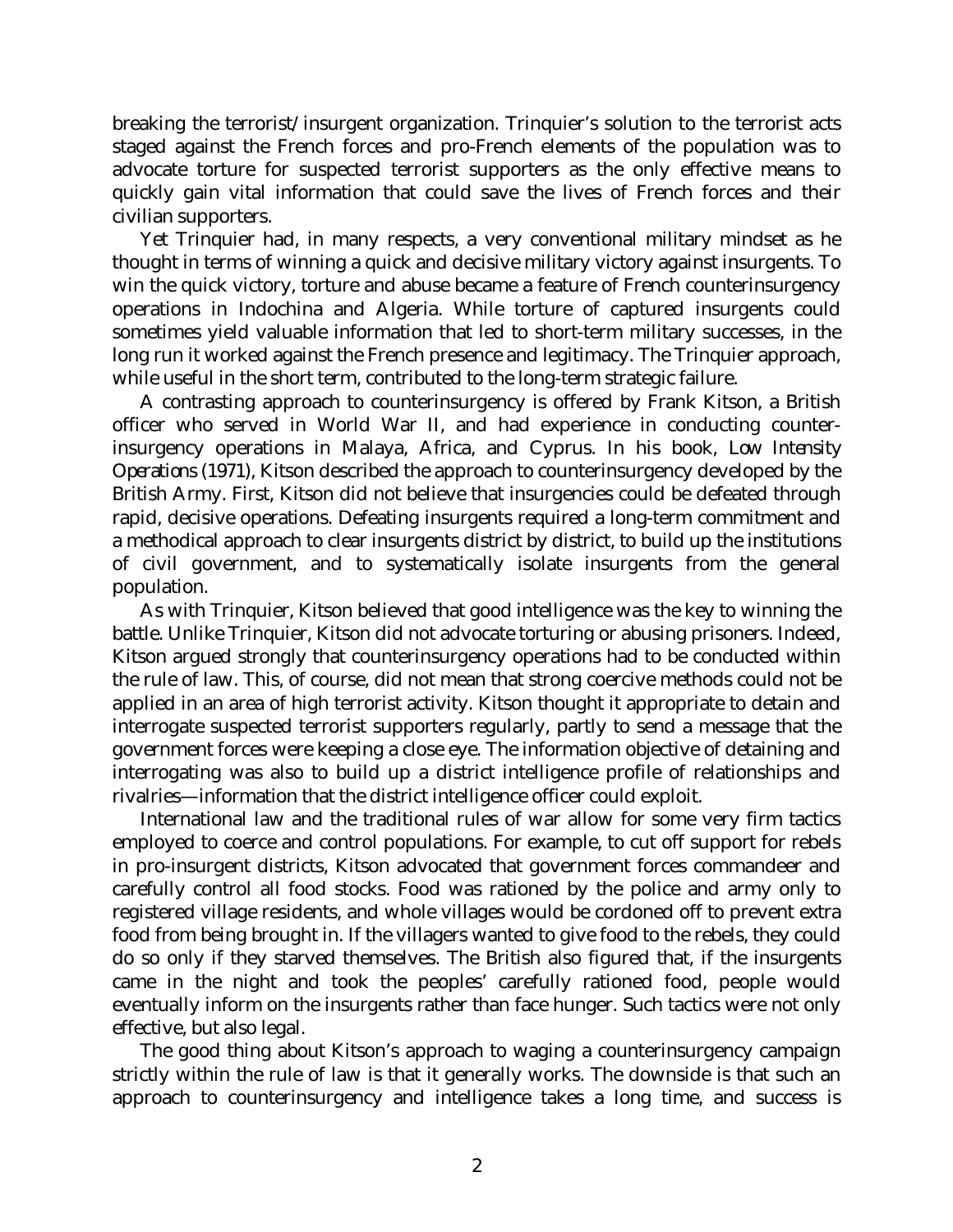measured not in any dramatic terms but in small, local, and incremental victories. It should be no surprise that some of our intelligence personnel and leaders might instinctively opt for the Trinquier approach with its promise of quick and decisive results, when our military doctrine is filled with adjectives such as "rapid" and "decisive" to describe the American mode of warfare. Yet the traditionally successful counterinsurgency doctrines are peppered with adjectives such as "methodical," "systematic," and "long-term."

 The core of the problem is that few in the U.S. armed forces have a real understanding of insurgencies, what motivates insurgency or how to successfully combat insurgencies. One of the primary effects of the Vietnam War upon the U.S. military was a corporate attempt to cut the study of counterinsurgency and small wars from the mainstream U.S. military education and training. From the late 1970s to the 1990s, the U.S. Army dealt with the failure of Vietnam by not dealing with it. For the Army and the Air Force, the post-Vietnam doctrinal reforms consisted of a singleminded emphasis on fighting the big conventional war.

 The study of small wars, wars against nonstate entities, received only the most perfunctory mention in the army schools or Professional Military Education (PME). When I entered the army in the late 1970s and went to the Intelligence officers' course at Ft. Huachuca, in 6 months I received not 1 hour of instruction on the role of intelligence in counterinsurgency. The whole focus of the program was to learn to fight the Soviets in Central Europe. For 2 decades, efforts to take small wars seriously were only intermittent. At the Command and Staff Course at Ft. Leavenworth in the 1990s, small wars were taught as an elective, and the course was cancelled 1 year for lack of interest. In the 1980s the Army War College offered a course on small wars, but this was later cut for additional instruction in conventional war campaigns.

 Throughout the Air Force education system, the story was much the same. Only in the Special Operations community were small wars studied seriously. Indeed, the Army school at Ft. Bragg and the Air Force Special Operations School offered some outstanding courses and maintained a corps of small wars experts. Yet the Special Operations community was and is outside the mainstream of U.S. military doctrine. Even as the United States became heavily involved in peacekeeping and peace enforcement in the 1990s, little attention was paid to preparing officers and NCOs for such operations. As a result, in the post-9/11 world most of the Army was mentally unprepared to fight terrorists and insurgents in Afghanistan and Iraq.

 Clausewitz argued that the first step of the strategist is to know the kind of war he is facing. In this spirit, we need to understand that war waged against a nonstate entity (rebels, insurgents, terrorists, factions, etc.) fundamentally is different from a war waged against a conventional state. We may use the same soldiers and much of the same technology as in conventional war—but the fundamental strategic issues and objectives are different.

 Insurgents do not have strategic centers that can be targeted with kinetic weapons. Insurgents and terrorists rarely offer the opportunity for a large conventional battle where we can employ our overwhelming firepower and technology advantages. They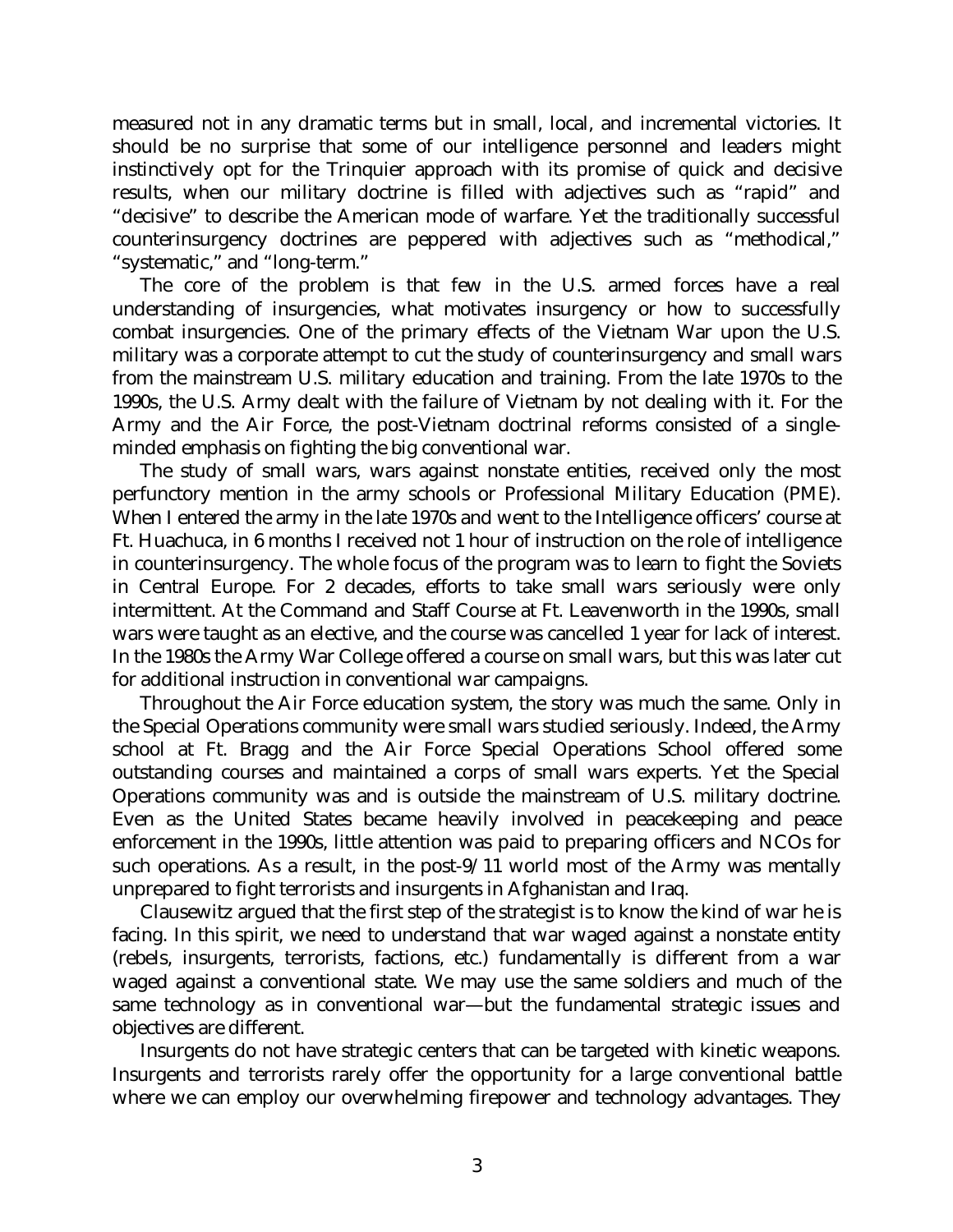blend with the civilian population and attack by ambush or suicide bombs. Their very existence relies on the active support of, or at least passive attitude of, the civilian population. The attitude of the civilian population, not necessarily a major factor in fighting a conventional army, becomes a central factor in the success or failure of a counterinsurgency campaign. Most theories of counterinsurgency would recognize that the alleged prisoner abuse in Iraq represents a major challenge for coalition forces because it hardens the terrorists' and insurgents' resolve not to surrender and encourages a larger segment of the Iraqi population to support the insurgency.

 If true, the allegations of widespread abuse of prisoners in Iraq would suggest an urgent need to reorient our military intelligence and CIA training and organizations with a high priority on developing HUMINT personnel who can operate in a counterinsurgency environment. The problem is that developing a large cadre of personnel who truly understand intelligence operations in counterinsurgency will take time. In the meantime, we can begin by educating our intelligence personnel in the basic theories and techniques of counterinsurgency.

 However, changing the intelligence community is only the first step. To fight terrorists and insurgents successfully around the world, Army leaders at all levels need to understand the basics of counterinsurgency theory and operations. This means that the Army needs to include a significant block of instruction on counterinsurgency theory, terrorist organizations, small wars doctrine, and historical case studies in all the branch schools, in the Command and Staff College, and at the War College. Moreover, such courses need to be taught not as a subset of conventional war, but separately and by instructors who have practical experience in fighting unconventional enemies.

 Two reasons exist to require all the army leaders to understand counterterrorism and counterinsurgency doctrine. First is that in fighting an insurgency, junior leaders need to understand the strategy and operate with the strategic goal in mind. In small wars, even relatively low level actions (like abusing prisoners) can have strategic effects. This is not the case in conventional warfare where a company commander needs to understand his and his higher echelon's mission but does not need to know the grand strategy to lead his troops effectively. The second reason is that, like it or not, the U.S. Army will be involved in counterterrorism and counterinsurgency operations for decades to come. With the Army directly involved in fighting two major insurgencies (Iraq and Afghanistan) and supporting counterinsurgency operations in the Philippines and Colombia, no end is in sight, and the mission is too large to slough off on the Special Operations forces.

 To cut back on conventional war, training and education will go against Army culture. However, the Army's dramatic conventional victories in the First and Second Gulf Wars are proof that we are the supreme military force in the world in conducting conventional war. On the other hand, recent operations show that we do not have an equal standing in the art of fighting insurgents and terrorists. While keeping the Army's primary focus on fighting large wars, we certainly can afford to cut back on some of the conventional war courses and wargames and courses in administrative procedures to make room for courses in counterinsurgency, complete with wargames centered on